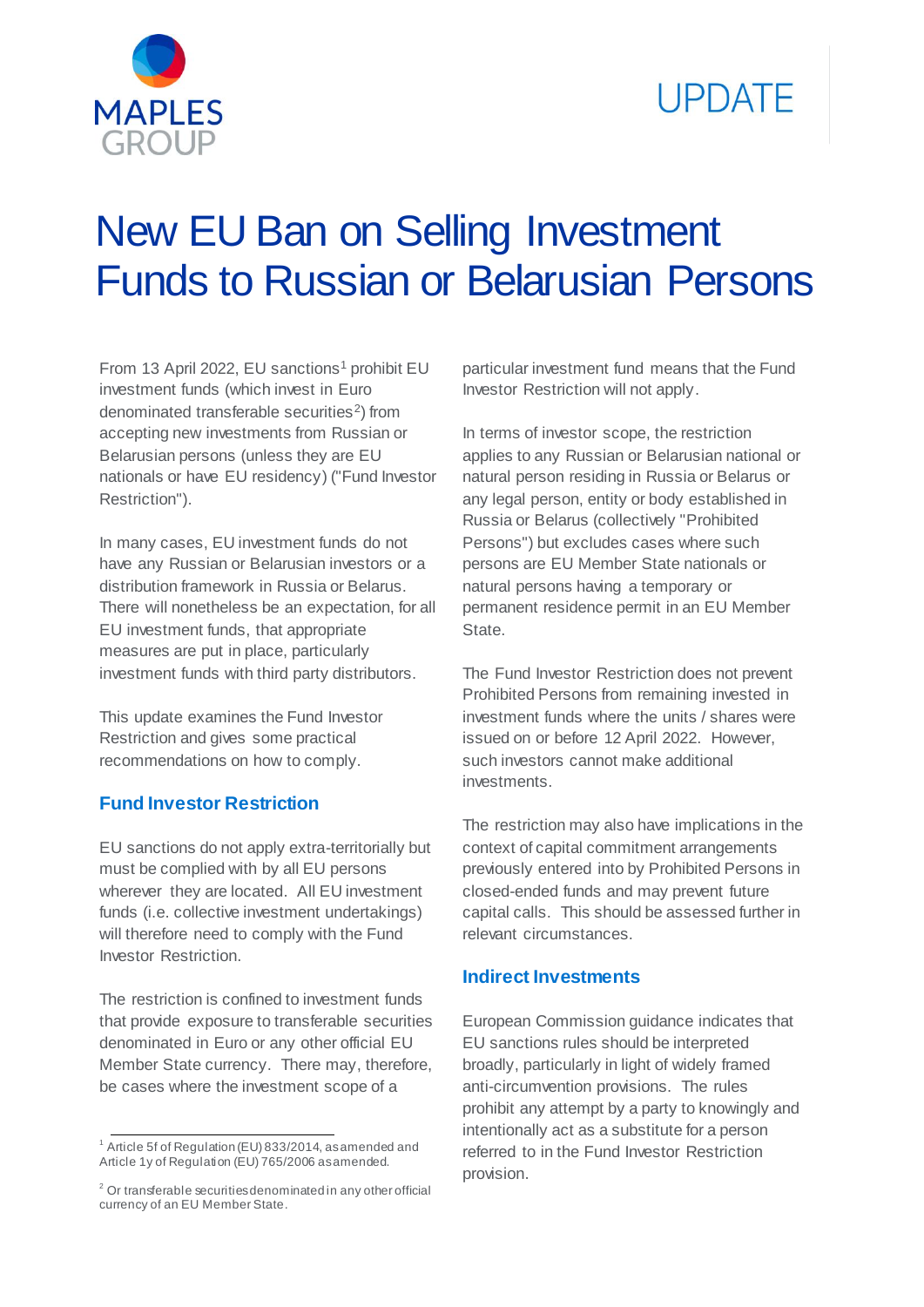

Recently updated European Commission's sanctions guidance discusses the level of due diligence EU entities are expected to undertake to ensure sanctions are not evaded.

#### **Practical Measures**

Investment funds (and their managers and service providers) should have a robust sanctions screening programme in place.

New operational measures should be applied to ensure that the investment fund does not accept any new subscription requests from Prohibited Persons.

This should include consideration of measures at the level of a registered investor's ultimate beneficial owner.

Each investment fund's Anti-Money Laundering / Sanctions Policy should be reviewed in line with the enhanced operational measures being applied.

#### **Fund Documents / Contracts**

As well as enhancing policies and operational processes to adhere to this new restriction, it may be appropriate to review and, if appropriate, update fund documents and certain service provider contract terms to capture measures such as selling restrictions and powers to restrict share transfers and compulsorily redeem Prohibited Investors.

# **How Can the Maples Group Help?**

Our Financial Services Regulatory Group are working with clients on a full range of advisory matters connected with EU restrictive measures, as well as coordinating with our colleagues in other jurisdictions internationally in relation to the impact of sanctions from other jurisdictions.

Specifically, we can assist with the review discussed above and the preparation of new / amending provisions for relevant documents where appropriate.

#### **Further Information**

If you would like further information, please liaise with the below or your usual Maples Group contact.

#### Dublin

**Eimear O'Dwyer** +353 1 619 2065 [eimear.odwyer@maples.com](mailto:eimear.odwyer@maples.com)

**Caitriona Carty** +353 1 619 2157 [caitriona.carty@maples.com](mailto:caitriona.carty@maples.com)

**Stephen Carty** +353 1 619 2023 [stephen.carty@maples.com](mailto:stephen.carty@maples.com)

**Ian Conlon** +353 1 619 2714 [ian.conlon@maples.com](mailto:ian.conlon@maples.com)

**Ronan Cremin** +353 1 619 2756 [ronan.cremin@maples.com](mailto:ronan.cremin@maples.com)

**John Gallagher** +353 1 619 2073 [john.gallagher@maples.com](mailto:john.gallagher@maples.com)

**Alison Gibney** +353 1 619 2158 [alison.gibney@maples.com](mailto:alison.gibney@maples.com)

**Philip Keegan** +353 1 619 2122 [philip.keegan@maples.com](mailto:philip.keegan@maples.com)